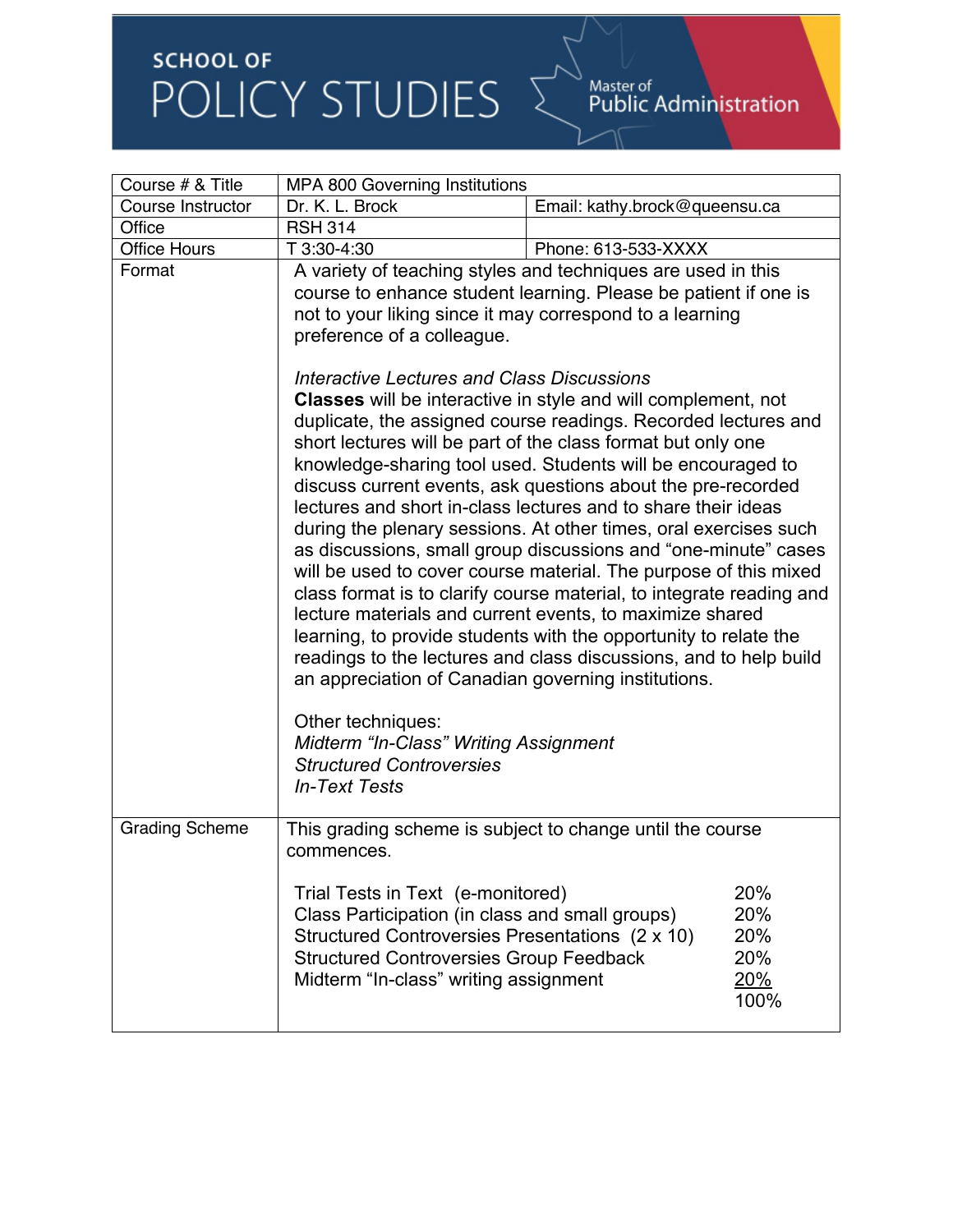## **SCHOOL OF** POLICY STUDIES  $\sum_{\text{Public Administration}}$

#### LEARNING OUTCOMES

| <b>COMPETENCY</b>                                         | <b>DESCRIPTOR</b>                                                                                                                                                                                                                                                                                                              | <b>COURSE ACTIVITIES</b>                                                                                                                                                                           |
|-----------------------------------------------------------|--------------------------------------------------------------------------------------------------------------------------------------------------------------------------------------------------------------------------------------------------------------------------------------------------------------------------------|----------------------------------------------------------------------------------------------------------------------------------------------------------------------------------------------------|
| <b>Strategic Thinking</b>                                 | Operative understanding of<br>$\bullet$<br>institutional, legal and<br>administrative context for<br>policymaking<br>Operative understanding values<br>$\bullet$<br>and principles of Canadian<br>parliamentary democracy in<br>comparative context<br>Operative understanding of key<br>$\bullet$<br>elements of policymaking | <b>Interactive Lectures</b><br>$\bullet$<br>Readings<br>$\bullet$<br>5 Minute Cases<br>$\bullet$<br><b>Current Events</b><br>$\bullet$                                                             |
| <b>Analysis &amp; Application</b>                         | Identification and application of<br>$\bullet$<br>theories to practice<br>Critical thinking about emerging<br>$\bullet$<br>issues in policymaking<br>Active analytical comprehension<br>$\bullet$<br>of information<br>Discernment of appropriate policy<br>$\bullet$<br>options given costs and<br>consequences               | Structured<br>$\bullet$<br>Controversies<br>5 Minute Cases<br>$\bullet$<br><b>Midterm and Tests</b>                                                                                                |
| Engagement &<br>Communication                             | Collaborative work with others<br>$\bullet$<br>Effective oral and written<br>communication<br>Effective knowledge transfer and<br>٠<br>advice through professional<br>modes                                                                                                                                                    | Small group work<br>$\bullet$<br>Structured<br>$\bullet$<br>controversies<br>Questions/answers<br>$\bullet$<br>during lectures<br>Class discussions<br>$\bullet$<br>Midterm and tests              |
| Professionalism,<br><b>Collaboration &amp; Leadership</b> | Understand and model<br>$\bullet$<br>professional norms and<br>behaviours<br>Leadership of teams and decision-<br>$\bullet$<br>making processes including<br>consensus-building and execution<br>Address of policy and personnel<br>$\bullet$<br>challenges                                                                    | Attendance and<br>$\bullet$<br>comportment in class<br>Small group work and<br>class discussion<br>Lectures, readings,<br>$\bullet$<br>current events<br>Timely completion of<br>$\bullet$<br>work |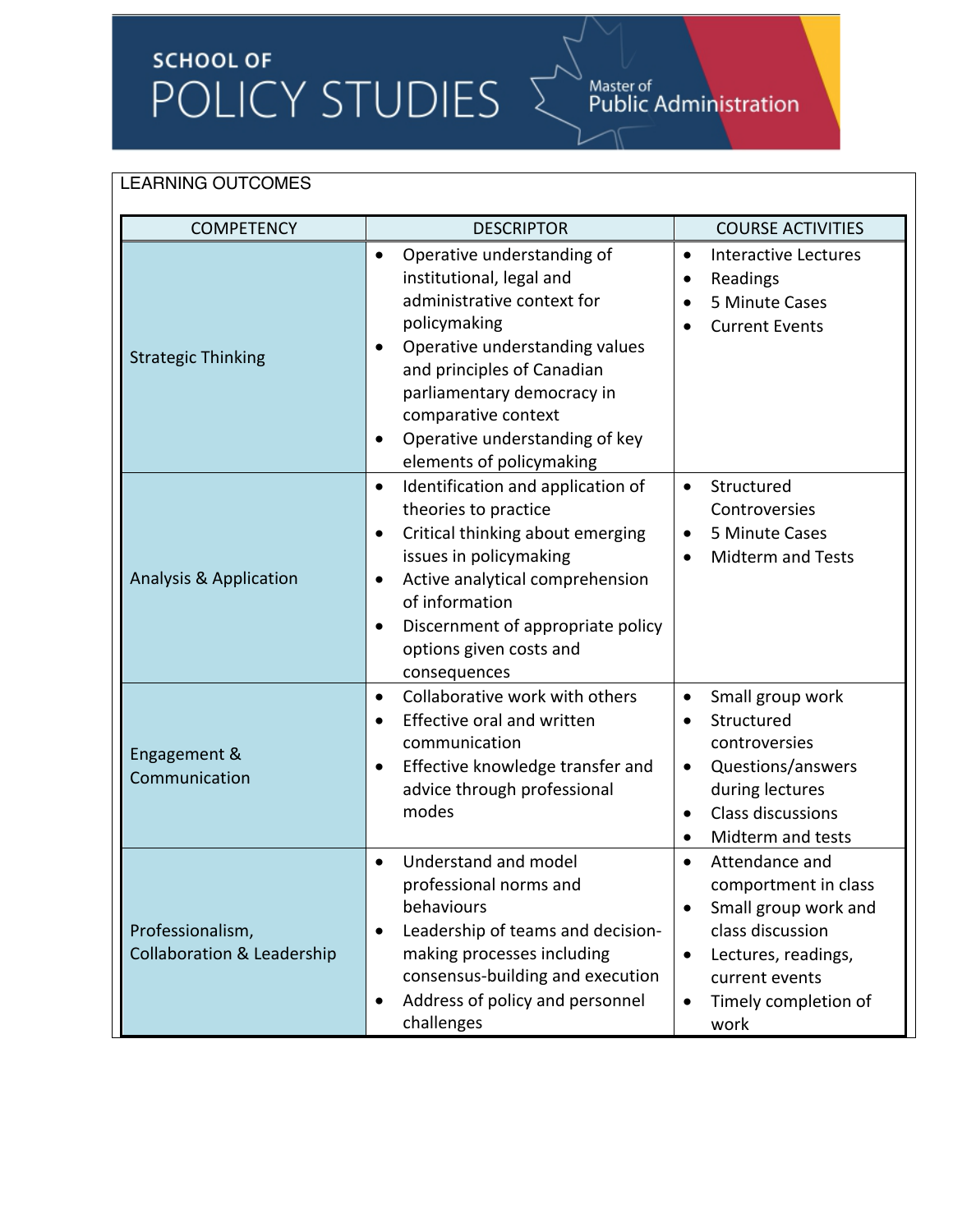## **SCHOOL OF** POLICY STUDIES

Master of<br>Public Administration

COURSE TOPICS

Please see full syllabus and texts

#### SELECTED COURSE TEXTS & READINGS

These textbooks are essential for the course and available through the bookstore. Note that the first one is an entirely online textbook:

Tossutti, Livianna, Eric Mintz, Kathy Brock & Doreen Barrie. 2021. Canadian Politics Today: Democracy, Diversity, and Good Government. North York: Pearson.

Craft, Jonathan & Amanda Clarke. 2018. Issues in Canadian Governance. Toronto: Edmond.

#### **ACADEMIC INTEGRITY:**

Academic Integrity is constituted by the five core fundamental values of honesty, trust, fairness, respect and responsibility (see www.academicintegrity.org). These values are central to the building, nurturing and sustaining of an academic community in which all members of the community will thrive. Adherence to the values expressed through academic integrity forms a foundation for the "freedom of inquiry and exchange of ideas" essential to the intellectual life of the University (see the Senate Report on Principles and Priorities www.queensu.ca/secretariat/policies/senate/report- principles-and-priorities).

Departures from academic integrity include plagiarism, use of unauthorized materials, facilitation, forgery and falsification, and are antithetical to the development of an academic community at Queen's. Given the seriousness of these matters, actions which contravene the regulation on academic integrity carry sanctions that can range from a warning or the loss of grades on an assignment or the failure of a course to the rescinding of a degree.

#### **ACCOMMODATION FOR STUDENTS WITH DISABILITIES:**

Students with physical and learning disabilities must contact the instructor as soon as possible in order for accommodations/modifications for course expectations to be made.

Queen's University is committed to achieving full accessibility for persons with disabilities. Part of this commitment includes arranging academic accommodations for students with disabilities to ensure they have an equitable opportunity to participate in all of their academic activities. If you are a student with a disability and think you may need accommodations, you are strongly encouraged to contact Queen's Student Accessibility Services (QSAS) and register as early as possible. For more information, including important deadlines, please visit the QSAS website at: http://www.queensu.ca/studentwellness/accessibility-services/